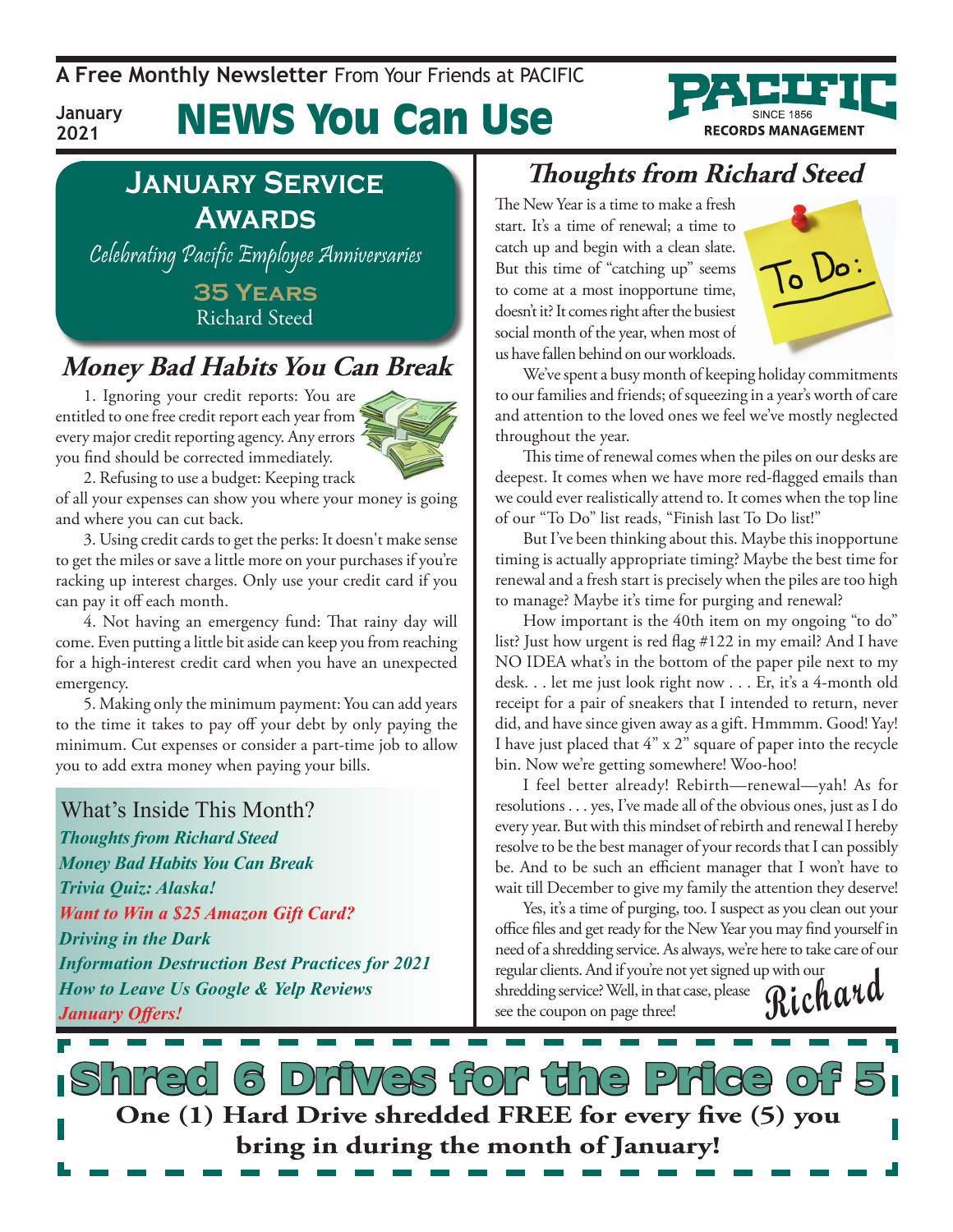### **Plow Savior**

A young woman was driving her car when she realized she

was lost in a blinding snowstorm. She only panicked for a minute however. She a remembered that her father had told her that if you ever get stuck in a snowstorm, you should wait for a snow plow and then follow<sup>1</sup> it. Sure enough, after a while, a



snow plow came by, and she started to follow it. She followed the large vehicle for about 45 minutes. Finally the driver of the truck got out and asked her what she was doing. She explained that her dad had told her if she ever got stuck in a snowstorm, she should follow a plow. The driver nodded and said, "Well, Im done with the Wal-Mart parking lot, do you want to follow me over to the Target now?"

### **Driving in the Dark**

With winter here, there are fewer hours of light each day. This can lead to more night driving. The National Safety Council reports that traffic death rates are three times greater at night than during the day. Yet many people are unaware of ways to minimize their risks when driving after dark.

Since 90 percent of a driver's reaction depends on vision, a driver can be compromised when driving after sundown. Age can also be a factor, as older drivers have more difficulty seeing at night. A 50-year-old driver can need up to twice as much light to see as well as a 30-year-old.

Drowsiness can also be a factor, as can alcohol use. Because of this, weekend nights are more dangerous. More fatal crashes occur on weekend nights than at any other time in the week.

So how can you drive more safely at night? These guidelines can minimize after-dark dangers:

- Make sure your headlights are in proper working order. Clean your windows and lights once a week to remove any grime. Your headlights should also be aimed properly.

- Never drink and drive. Even one drink can impair your ability to operate your vehicle safely.

- If you are smoker, refrain from smoking while driving at night. Nicotine and carbon monoxide both can affect night vision.

- Follow other vehicles at a safe distance. You should also reduce your speed at night, as it becomes harder to judge other vehicle's distances and speeds after dark.

- If you are feeling fatigued, make frequent stops for some exercise and to eat some snacks. If you continue to feel tired, you should stop driving and sleep before continuing.

- Vehicle breakdowns after sundown can be dangerous for you and other drivers. If you must get off the road, pull over as far as possible. Turn on your flashers and use reflecting triangles behind your vehicle. Stay off the roadway if possible.

### **January Holidays and Events**

**Daily Observances:**

1 New Year's Day

- 1-8 National Lose Weight/Feel Great Week
- 2 Happy Mew Year for Cats Day
- 3-9 Home Office Safety and Security Week
- 4 Trivia Day
- 4-10 Women's Self-Empowerment Week
- 6 Three Kings Day
- 7 I'm Not Going to Take It Anymore Day
- 8 National Joygerm Day
- 8 Show-and-Tell Day at Work
- 10 National Cut Your Energy Costs Day
- 11 National Clean Off Your Desk Day
- 11-17 Cuckoo Dancing Week
- 14 Ratification Day
- 16 Religious Freedom Day
- 17 World Religion Day
- 17-23 Hunt for Happiness Week
- 18 Martin Luther King Day
- 18-23 National Fresh-Squeezed Juice Week
- 21 Get to Know Your Customer Day
- 21 National Hugging Day
- 22 Answer Your Cat's Question Day
- 22 Celebration of Life Day
- 23 National Pie Day
- 24 Belly Laugh Day
- 24 National Compliment Day
- 25 Better Business Communication Day
- 25-29 National Take Back Your Time Week
- 26 National Speak Up and Succeed Day
- 29 Freethinker's Day
- 29 Fun at Work Day
- 29 Thomas Paine Day
- 30 Inane Answering Message Day
- 31 Inspire Your Heart With the Arts Day

#### **Monthly Observances:**

Book Blitz Month Celebration of Life Month National Clean Up Your Computer Month Financial Wellness Month Get Organized Month International Change Your Stars Month International Creativity Month International Quality of Life Month International Wayfinding Month International Wealth Mentality Month National Be On-Purpose Month National Bird Feeding Month National Glaucoma Awareness Month National Hot Tea Month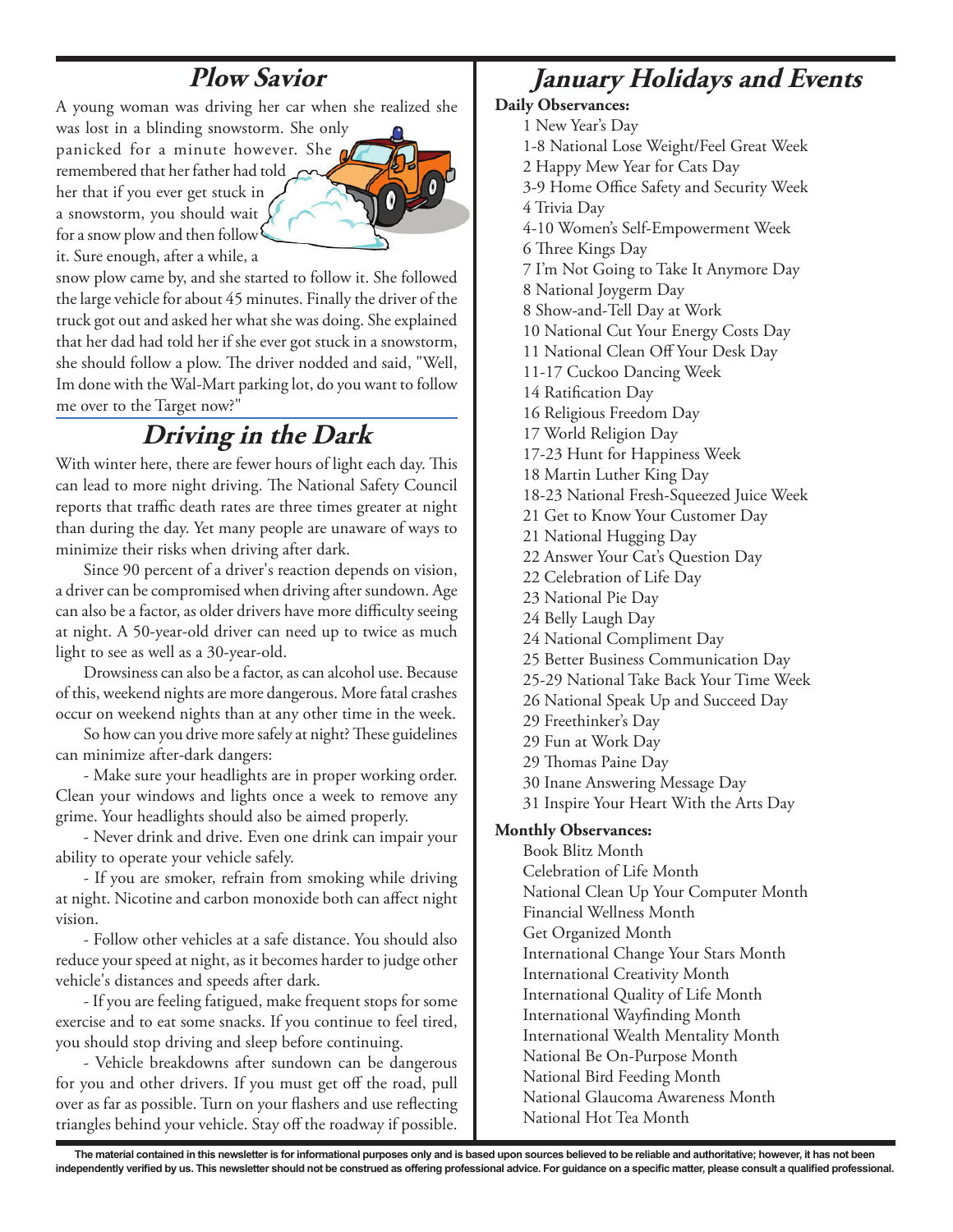# **PacBlog**

### **5 Identity Theft Prevention Tips**

PacBlog is the monthly web log of Pacific Records Storage To read this month's installment, please click the title below[.](http://pacific-records.com/5-advantages-of-a-local-shredding-and-destruction-provider)

[https://pacific-records.com/](https://pacific-records.com/5-identity-theft-prevention-tips)

#### [5-identity-theft-prevention-tips](https://pacific-records.com/5-identity-theft-prevention-tips)

You may also access the PacBlog at the URL below. There you will find this month's installment along with archives of previous installments.

**http://pacific-records.com/category/pacnews**

### **Have A Question For Us?**

We love to hear from all our good friends and clients who enjoy reading our monthly newsletter. If you have a question related to off-site document storage, shredding, media vaulting, or document imaging, please feel free to give us a call or send us an email.

**(888) 893-6054 or info@pacific-records.com**

*"I want to go ahead of Father Time with a scythe of my own." – H. G. Wells*

### **Do You Want To Win A \$25 Amazon Gift Card?**



Each month we'll give you a new challenge of some type. All those who reply with a correct answer are eligible to win. At the end of the month we'll draw the name of one lucky winner. Here is this month's challenge:

Where do snowmen keep their money?

**Last month's Winner: DeAnn Alexander In case he got a hole in one! Last Month's Answer to:**  *Why did the golfer have an extra pair of pants?* 

Email your answer to **info@pacific-records.com**

### **Trivia Quiz: Alaska!**

On January 3, 1959, Alaska was admitted as the 49th state of the United States. How much do you know about our northernmost state? Test your Alaskan knowledge with this trivia quiz.

- 1. Who was the first U.S. President to visit Alaska?
- 2. Alaska's flag has eight stars on it. What do they represent?
- 3. What is the highest elevation in Alaska?
- 4. What industry in Alaska gives its workers the largest paychecks?
- 5. What was Alaska's first national park?
- 6. In a line of huskies pulling a sled, which are the wheel dogs?
- 7. The largest gold nugget ever found in Alaska was discovered in 1998. How large was it?
- 8. True or False: Alaska has the easternmost and the westernmost points in the U.S.
- 9. Out of the highest 20 mountains in North America, how many are in Alaska?
- 10. What two bodies of water are separated by the Aleutian Islands?

*Answers on Back Page!*

### **This Month in History**

*January 1 1735 - Paul Revere was born in Boston. 1752 - Betsy Ross was born in Philadelphia.*



"The person who stole my identity died of boredom. His family is now suing me for wrongful death."